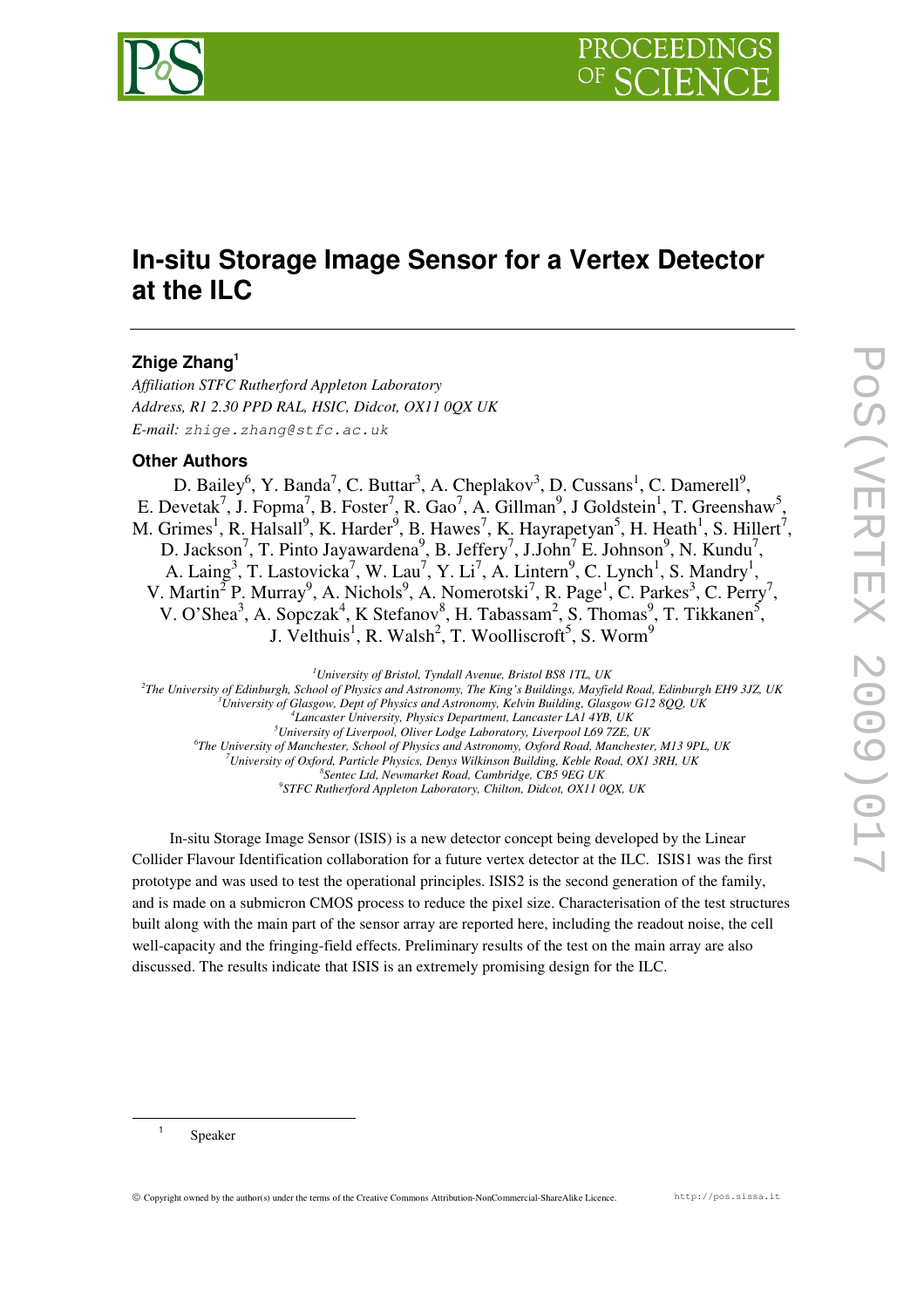

*VERTEX 2009 (18th workshop) – VERTEX 2009 Veluwe, the Netherlands September 13-18, 2009*

Copyright owned by the author(s) under the terms of the Creative Commons Attribution-NonCommercial-ShareAlike Licence. http://pos.sissa.it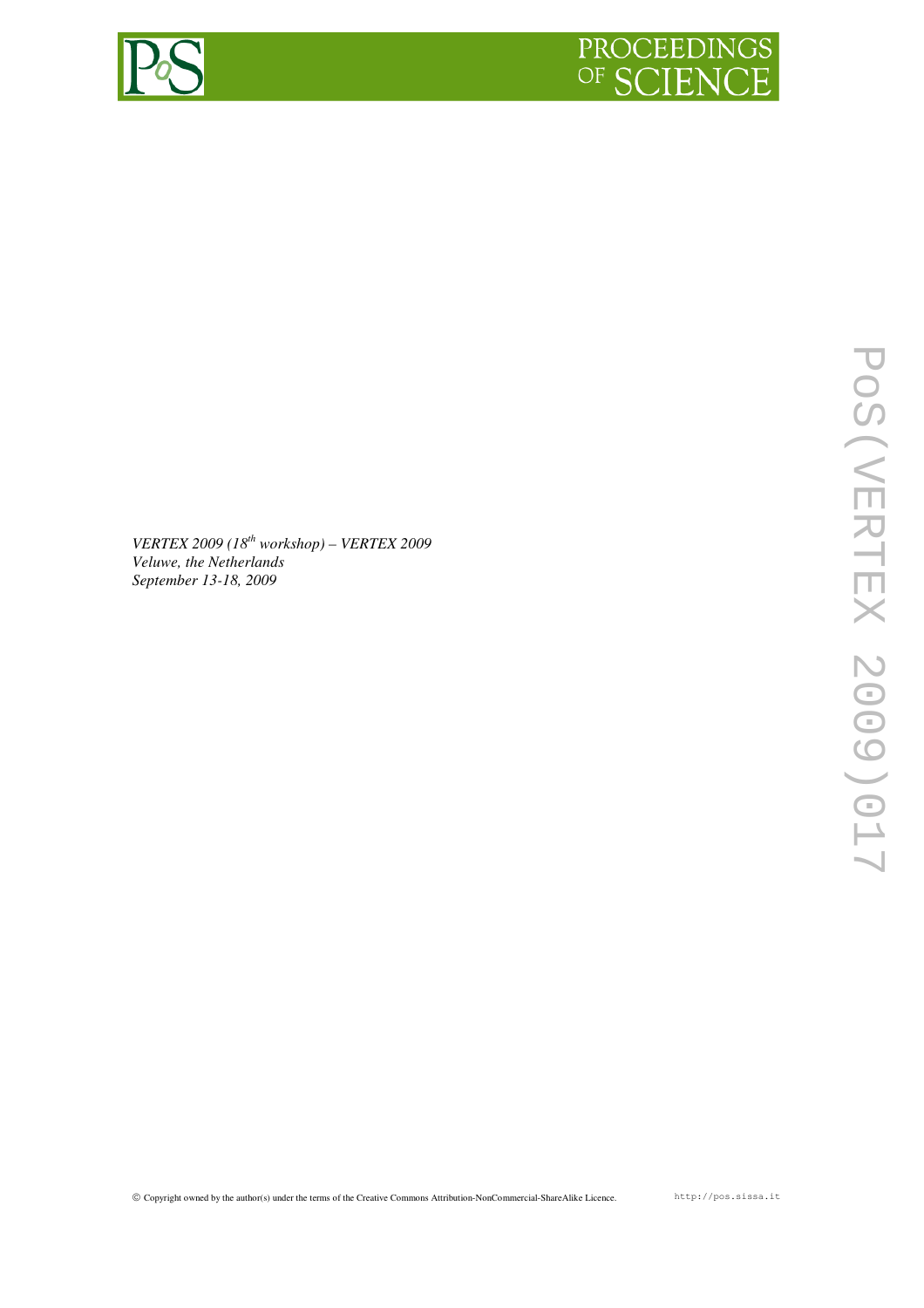# **1. Introduction**

In-situ Storage Image Sensor (ISIS) has been developed in the Linear Collider Flavour Identification collaboration (LCFI) for use in a vertex detector at the ILC. The accelerator design foresees 1 ms–long bunch trains at a rate of 5 Hz [1]. The detector occupancy due to background is highest for the inner layer of the vertex detector. For typical detector and machine parameters [2], the integration of all events during the bunch train would make the occupancy in the first layer of the vertex detector too high for reliable pattern recognition. To keep the background to an acceptable level, 20 readouts during the bunch train will be needed for the inner layer sensors. In the ISIS design, this is achieved by storing 20 signal samples within the storage cells during the bunch train  $(-1 \text{ ms})$  and reading them out in the long gaps in between  $\left(\sim\!200\text{ms}\right)$ .

The principle of the ISIS is shown in Figure 1. It uses a CCD register to store the raw charge generated by traversing Minimum Ionizing Particles (MIP) in each pixel for consecutive readout. For ILC vertex detector design, the signal charge is collected under a photogate and then shifted every 50 µs to a 20-cell deep linear CCD register *in situ* during the bunch train. After 20 samples have been stored, the charge is shifted out for readout as in a typical CCD and converted to voltage in the 200 ms gap between the bunch trains, avoiding any beam-induced EMI during the bunch train. This is equivalent to 20 complete device readouts during the train and reduces the pixel occupancy to manageable levels.

A 1MHz clock frequency with column parallel readout is sufficient to retrieve all stored charge from the full scale device. This low frequency makes it possible to use longer shaping times and thus to help achieve low readout noise and possibly improve the point resolution of the detector by reduced error in the centroid hit finding.



*Figure 1* ISIS principle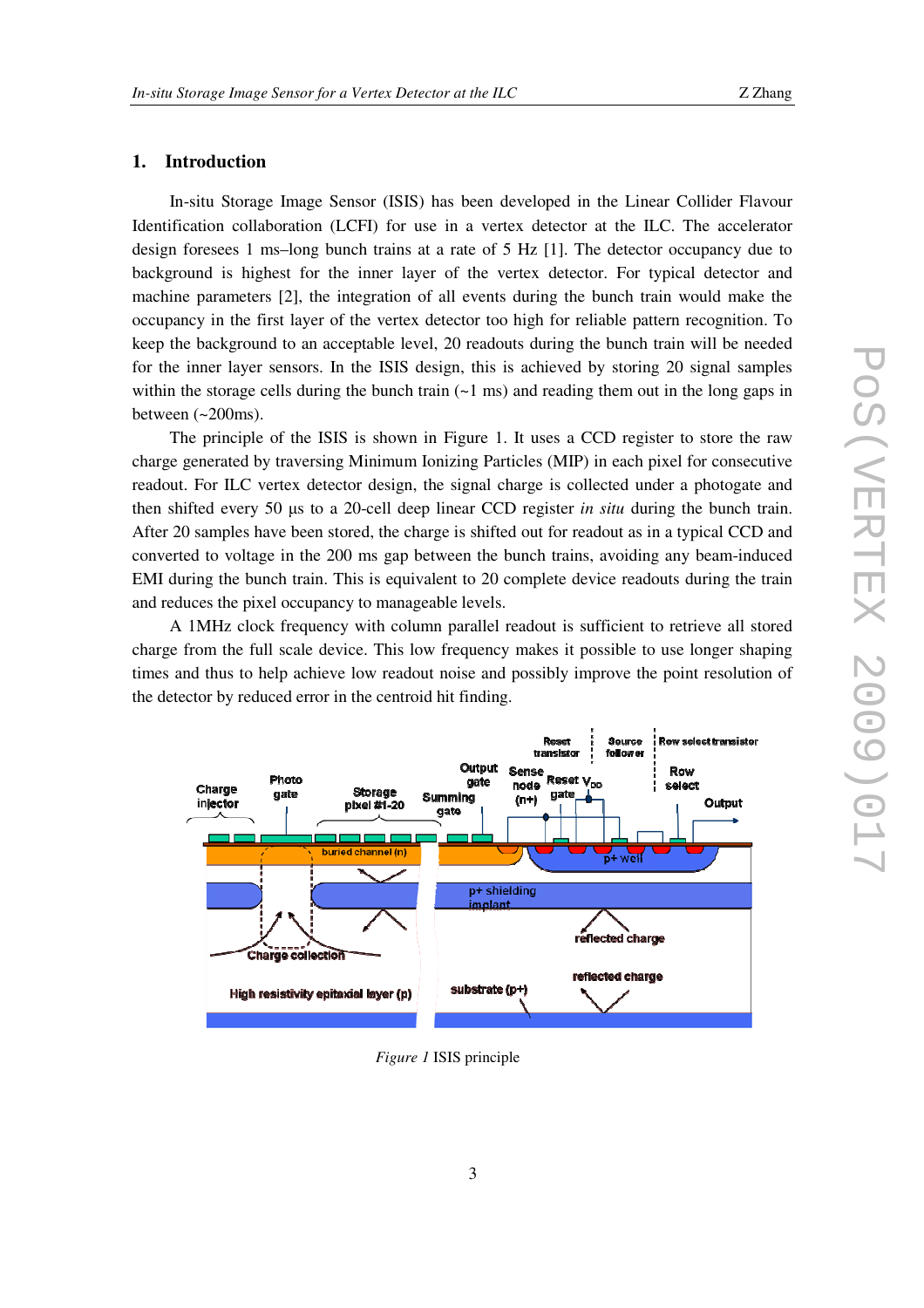The LCFI collaboration has designed two generations of ISIS, ISIS1 (a proof-of-principle manufactured by e2V technologies [3]) and ISIS2. ISIS1 has been tested both in the lab and in a beam test with several publications [4][5][6]. A summary will be given here. After the success of ISIS1, ISIS2 was designed and submitted in May 2008, manufactured by Jazz Semiconductors [7]. It is intended to demonstrate integration of a buried channel, low voltage CCD manufactured in CMOS process. A description of the device and some test results will be presented in section 3 and 4.

# **2. ISIS1**

The LCFI collaboration designed the first proof-of-principle device ISIS1 which was manufactured by e2v in their CCD process. The device is an array of  $16 \times 16$  imaging pixels, each containing a photogate, a 3-phase CCD with 5 storage cells, a reset transistor, a source follower and a row select transistor. The pixels are arranged on 40  $\mu$ m  $\times$  160  $\mu$ m pitch. There are two variations of the device: with and without deep p-well shielding underneath the register. The devices have been successfully characterised using radioactive sources and in a beam test.

## **2.1. Beam test**

A beam test was performed at DESY (Hamburg) with a 6 GeV/c electron beam. Five ISIS1 devices without p-well were precision-mounted in a stack to form a beam telescope. The readout clock was operated at 2.5 MHz. The integration time for each of the 5 memory cells was 6 ms. The sensors were operated at -20  $^{\circ}$ C. Further details can be found in [4].

## **2.2. Response on X-ray Source and Charge Shielding by the p-well**

The shielding effectiveness of the p-well, a potential barrier at the boundary between p+ and p layer, similar to that in Figure 1, was also studied using the <sup>55</sup>Fe radioactive source. The X-rays are converted virtually everywhere in the epitaxial layer, following the usual exponential dependence with absorption length of 30 µm. Therefore if the p-well works as designed, the charge collected by storage pixels will be different between devices with and without p-well. So the ratio between charges collected by photogate and the storage pixels per unit time was used as a measure of the effectiveness of the p-well. The results show that the *p*-well can suppress the parasitic charge collection by almost two orders of magnitude, satisfying the requirements for the application. The details can be found in [6]

#### **3. ISIS2 design**

After the success of ISIS1, the LCFI collaboration designed and submitted the ISIS2 chip in May 2008. The ISIS2 sensor is intended to demonstrate integration of a buried channel, low voltage CCD with a 0.18 µm CMOS process, a step towards satisfying the requirement of a vertex detector at the ILC:  $20x20 \mu m^2$  with 20 storage cells. This pixel size is required to achieve point measurement resolution better than  $3.5 \mu m[2]$ . The technology was not available for a conventional CCD process to make 20 storage cells and readout electronics (3 transistors)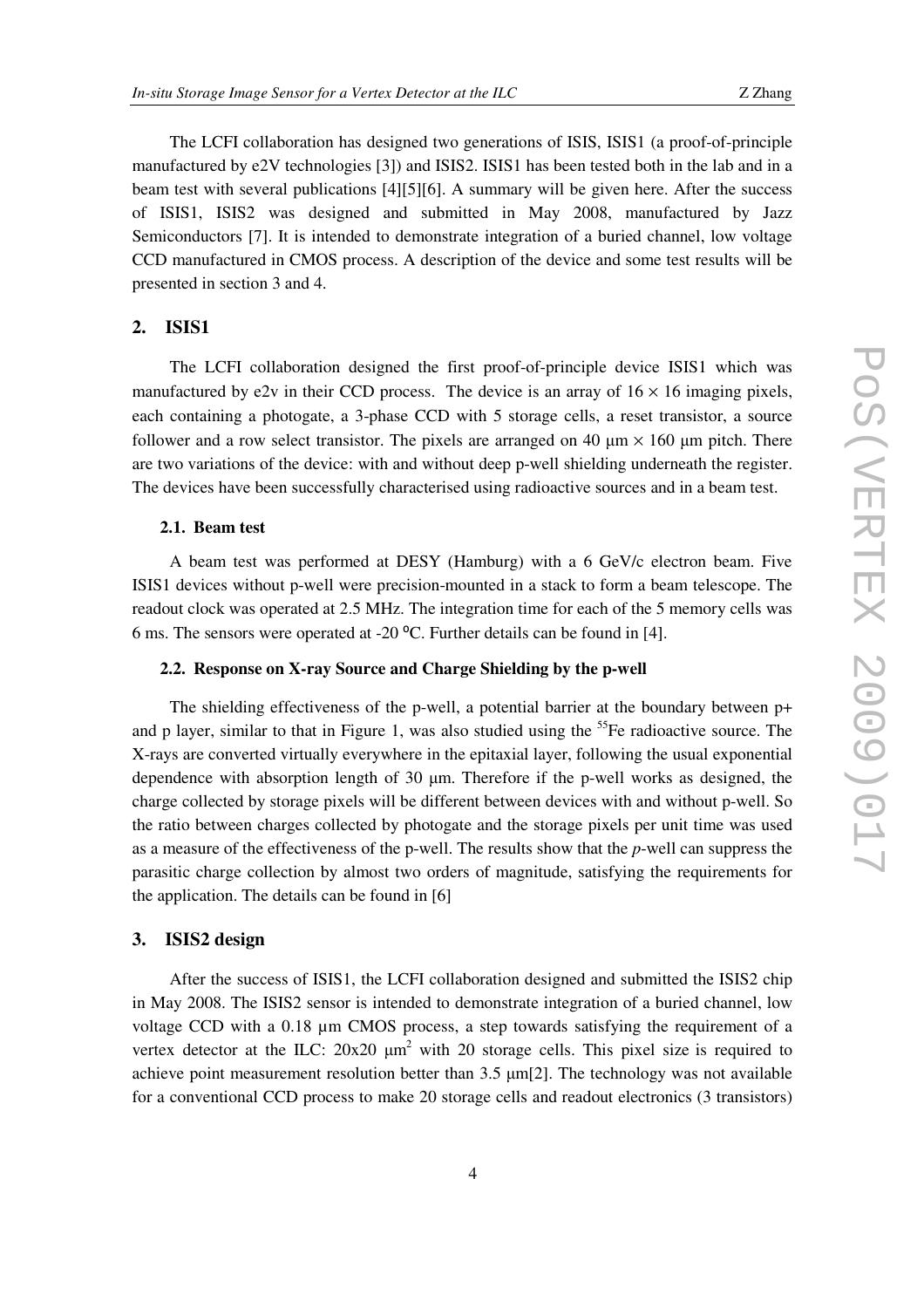inside a  $20x20 \mu m^2$  area. We therefore focused on a CMOS process. The ISIS2 has 256 rows and 32 columns. Each sensor has 8 different pixel variations.

#### **3.1. Requirements for miniaturisation**

In the ISIS2 design the pixel size is 80 x 10  $\mu$ m<sup>2</sup> with twenty storage cells, which represents a major step in miniaturization of the approach. This became possible due to the smaller feature size of the chosen foundry, Jazz Semiconductors. The 0.18  $\mu$ m CMOS process used has been modified to implement a buried n-channel and deep p-implant. This prototype

enables the production of ISIS by more industrial methods.

The imaging pixel size is defined by the layout of the charge-collecting photogate since the charge collection occurs independently of the sensor organization above the deep p+ implant. The ISIS2 imaging pixel size is  $20x40 \mu m^2$ , while the size of associated physical array is  $80x10 \mu m^2$ . Figure 2 illustrates the



*Figure 2* Top view of ISIS2 pixel layout

mapping between imaging pixels and the physical array. In ISIS2 a two-fold repeat was used to connect two staggered rows to one source follower at the end of the column. The total size of the ISIS2 sensor is  $5x5$  mm<sup>2</sup>. The device is being evaluated to understand the crucial features of the in-situ charge storage CCD cell manufactured in this CMOS process.

## **3.2. CCD register in CMOS**

In the ISIS2 design, the main challenges arise from the non-overlapping polysilicon gates and the low voltage supply as required by a CMOS process. The nominal 5 V drain voltage implies that the buried channel threshold  $V_z$  has to be at least 1 V lower to take into account the threshold of the reset transistor and the process fluctuations. Designing a CCD with such low  $V_{\tau}$ inevitably limits the amount of stored charge, because the potential barriers to the surface and in between the potential wells cannot be as high as in typical CCDs, where  $V_z$  could be in excess of 10 V. The loss of stored charge due to insufficient depth of the potential well depends on the temperature and decreases exponentially as the potential barrier increases. For ISIS2 the goal is to create barriers of 1 V in both directions, which limits the escape of charge to a few electrons per second at room temperature. Simulations with Synopsys TCAD were used to determine the optimal doping profile of the buried channel to achieve the required potential barriers. A particular challenge is to prevent the charge from coming into contact with the surface in the inter-gate gaps. The 5V gate oxide in the 0.18 µm process is not very thick, therefore the distance between a gate and the potential peak in depth is almost entirely contained in the silicon. To reduce the influence of the gaps and smooth out the potential, it is necessary to increase that distance. The approach taken in the ISIS2 was to position the peak of the buried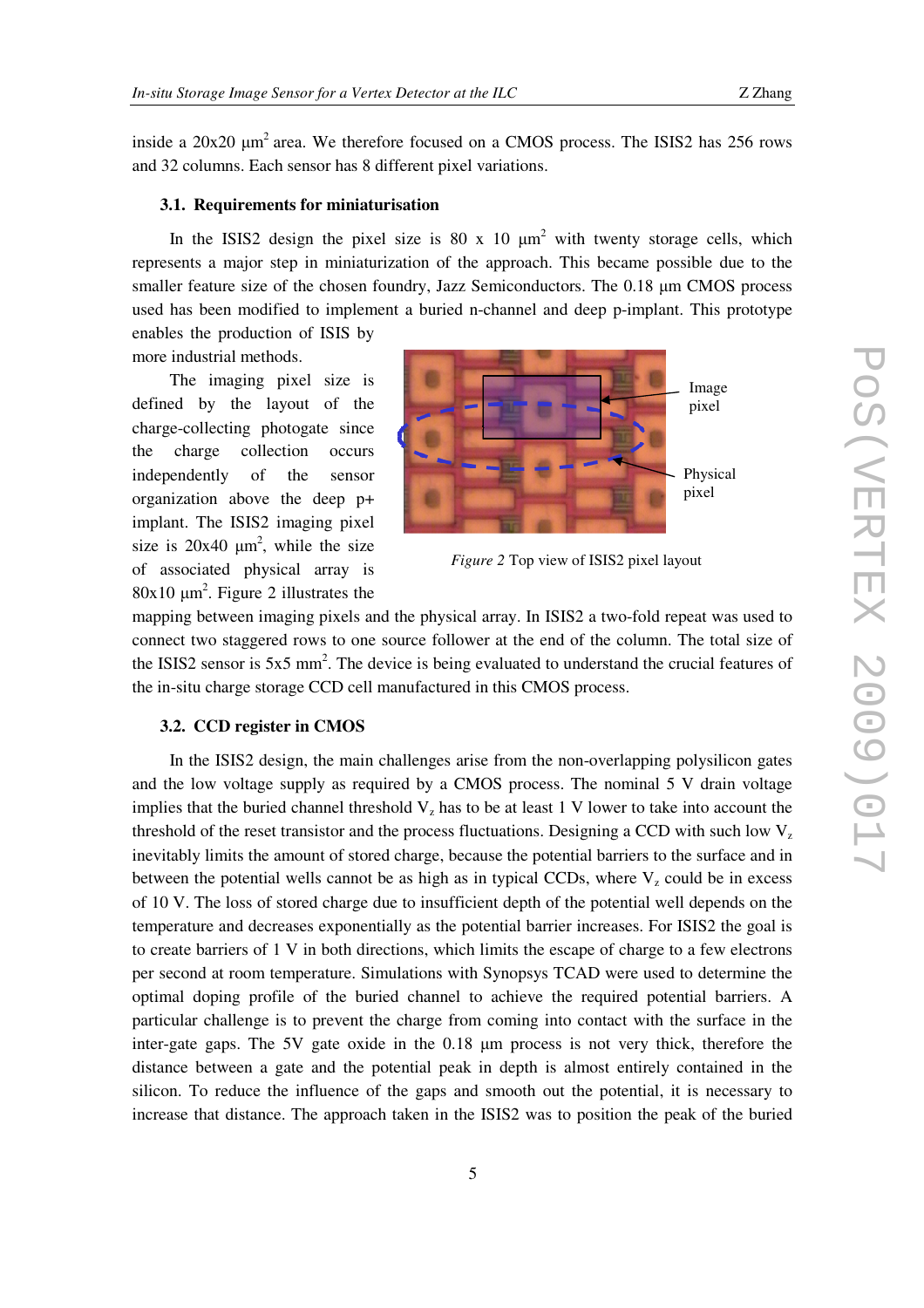channel implant at a depth of at least 200 nm. This makes the channel potential peak at 200-300 nm, approximately the same as the inter-gate gaps. The full well capacity is estimated at 2000 e-/ $\mu$ m<sup>2</sup> by design.



*Figure 3* Schematic of the test structure

# **4. ISIS2 characterisation**

Test structures are also included in the design. These are "compact" versions of the pixels used in the main array, but without storage cells. These structures were tested by the collaboration first. Tests are starting now on the main array of the device with some preliminary results available. Both results will be discussed in this section.

## **4.1. ISIS2 test structure**

The schematic of the test structure is shown in Figure 3. For the full pixel used in the main array, there are 20 storage cells between the photogate and the summing gate. With this simple version, many useful measurements have been made, such as the noise and the x-ray response on the node and the fringing field effect.



*Figure 4* Histogram of X-ray on node

Figure 4 is a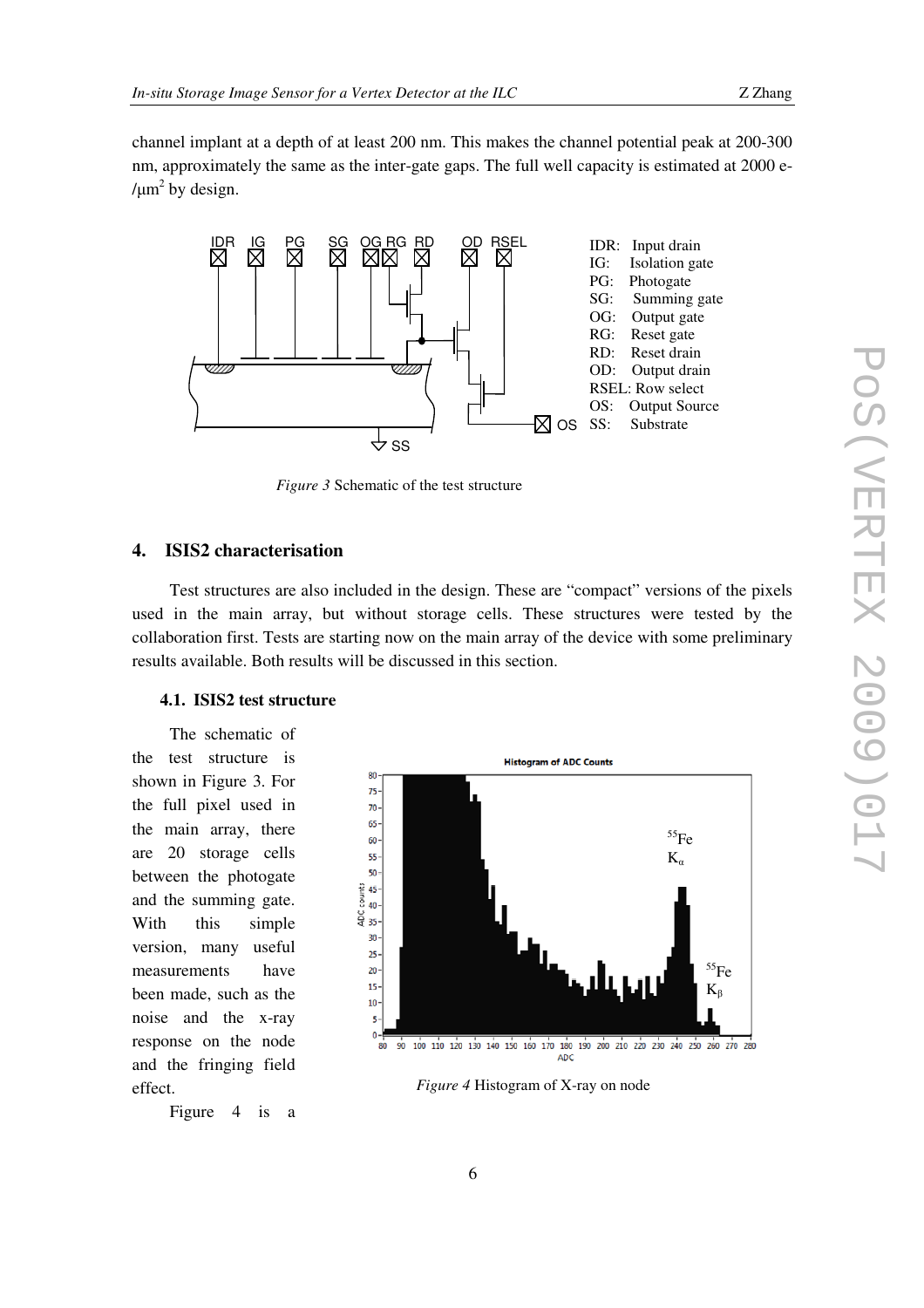histogram of the  ${}^{55}Fe$  source direct hits on the node. The risetime is 133 ns and the time interval between correlated double sampling (CDS) is 800ns. With this result, the sensitivity the noise of the node can be calculated. The sensitivity is  $24\mu\text{V/e}$  and the measured noise is  $5.5 e^-$  rms. With this low noise device it is no surprise that a  $K<sub>β</sub>$  peak can be resolved.

As the feature sizes are reduced, the fringing- field effects becomes more profound. A significant effect is the



*Figure 6* Charge held by PG vs SG with different OG

potential on output gate being influenced by the potential on the output node. During the operation, the potential of the output node is 5V (by reset), and the output gate should be biased to a level such that when the summing gate is high, charge can be held under the summing gate. The effect was investigated as follows. A certain charge was generated under the photogate by a LED flash of a fixed duration on the sensor, and then the bias voltage on photogate (PG) was set low while still keeping the summing gate (SG) and the output gate (OG) voltage high. The signal measured at

this stage is the charge transferred directly to the output node. SG voltage then set low, the charge held by the SG will be transferred to the output node. Repeating the measurement with different OG voltage, the result is shown in Figure 6. In this figure the PG curve means the charge



transferred from *Figure 5* Charge capacity of storage cell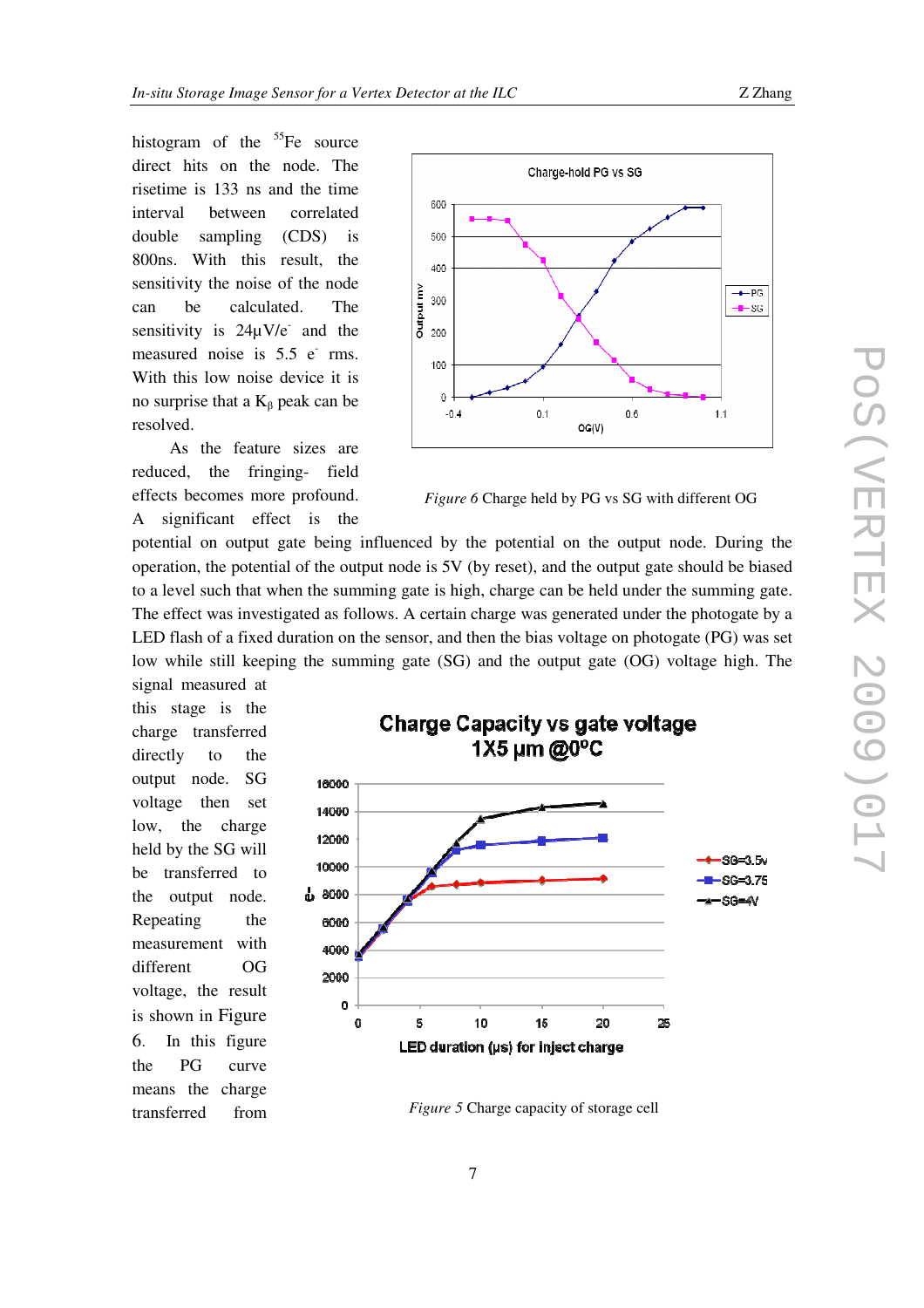PG directly to the output node and the SG curve means the charge held by SG. As can be seen, the charge cannot be held by the SG when  $\text{OG} > 1$  V. For a conventional CCD, we would expect the charge to be held by the summing gate when the output gate bias is set above 1 volt.

Although there is no storage cell in the test structure, the full well capacity of the storage cell can also be measured, because the full well capacity of summing gate is the same as that of storage cell. During the measurement, different quantities of charge are generated by illuminating the photogate with a LED pulse of variable duration then transferring the signal charge via summing gate to output node. Because the size of photogate is a few times larger than that of summing gate, it can provide more charge than the summing gate can handle. When summing gate reaches its full well capacity, saturation will be found on output node even though the charges transferred to the summing gate still increases. Of course this saturation will vary with bias voltage of the summing gate. Figure 5 shows the results at a controlled temperature of  $0^{\circ}$ C. The measured full well capacity is close to the design value.

# **4.2. Main array**

The most interesting part of course is the study of the main array. Some preliminary tests have been done on the storage cells: the behaviour as a buried channel CCD on a CMOS process both with a LED light source and an <sup>55</sup>Fe x-ray source.

Figure 7 is a snapshot of the scope when examining the signal on the output node. The LED was fired at the beginning of the sequence. As there are metal layers on top of everywhere except the photogate and the output node, when LED is flashed, a clear LED signal can be detected on the output node while the charge collected by



*Figure 7* LED signal on main array

the photogate will be detected later after 21 charge transfers through the storage cells. This snapshot clearly indicates both of these signals.

We can also estimate the charge transfer efficiency (CTE) from the ratio between the intensity of LED signal *Sled* and the intensity of the following oversampling signal *Sover* if we assume that the sensor works in the linear range. S*led* and S*over* are proportional to the charge transferred to the output node with the sensitivity mentioned above. However the sensitivity is not relevant to the following analysis and can be considered as one, as we only interested the ratio of  $S_{over}/S_{led}$ . Suppose the total charge generated by LED on the photogate is *T*, and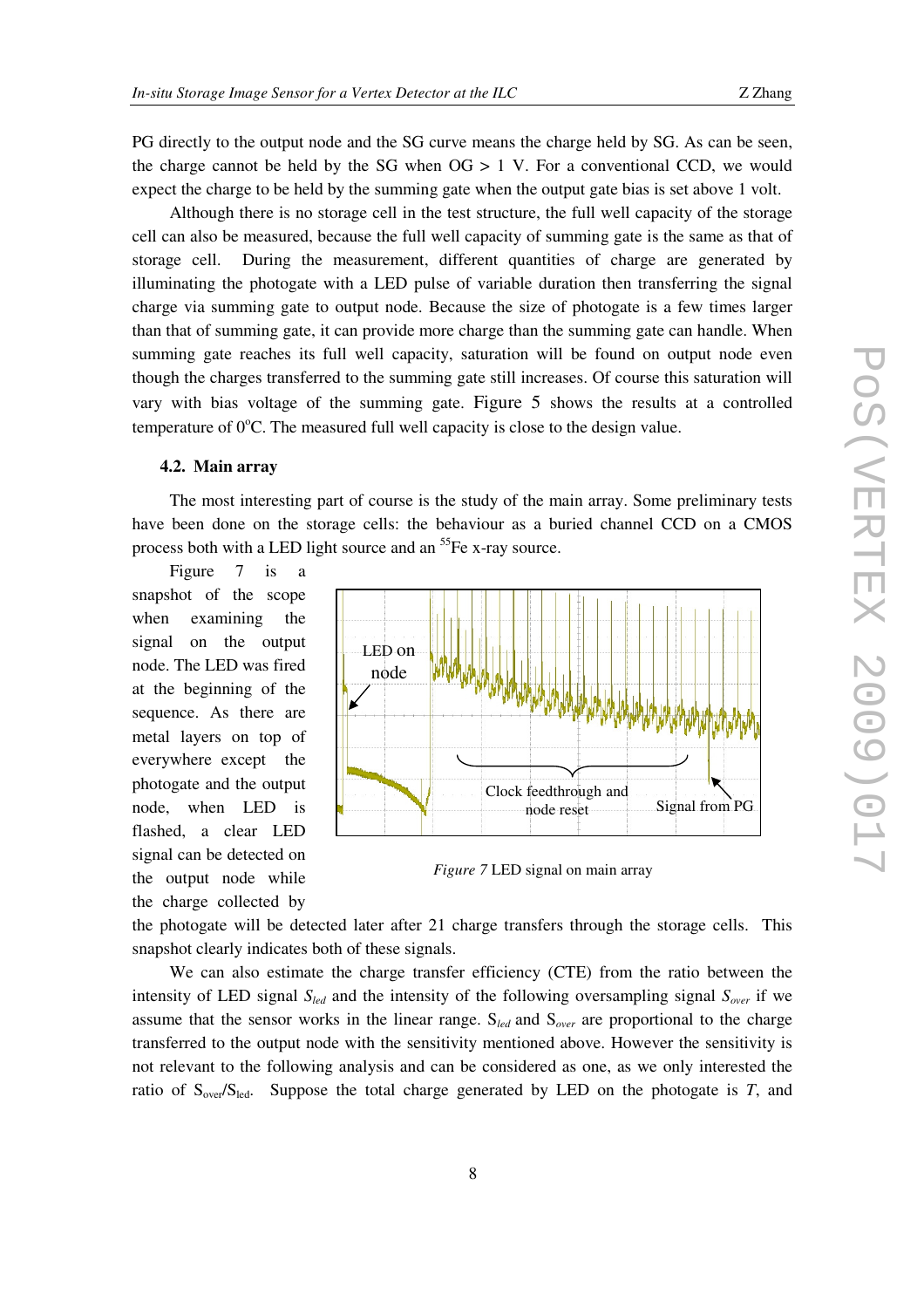numbering the storage cells 1 to 20 from the cell located closest to the output node, then the charge transferred to each storage cell is:

$$
T_i = T \times CTE^{(21-i)}
$$

The charge left on the same cell is

$$
T_{left\_i} = (1 - CTE) \times T_i
$$

The left charge on each storage cell will be transferred to the output node at the first oversample. So the total charge on the first oversample is

$$
S_{over} = \sum_{i=1}^{20} T_{left_i} \times CTE^{i} = 20 \times T \times CTE^{21} \times (1 - CTE)
$$

And

$$
S_{led} = T \times CTE^{21}
$$

Therefore

$$
CTE = 1 - \frac{S_{over}}{20 \times S_{led}}
$$

For our case, *Sled* is approximately 300mV; *Sover* is below 50mV, so the CTE should be better than 99%.

In order to further quantify the charge transfer efficiency, the <sup>55</sup>Fe source was used. For this test the storage cells were considered as a one-dimensional CCD with 20 pixels. The source was moved on top of the sensor during the integration interval and moved away during the readout period. Figure 8 is the histogram of x-ray on one storage cell. The largest peak is the background noise and the second largest peak is the xray signal. The separation between these peaks is a measure of the x-ray signal on that storage cell transferred to the output node. The x-ray signals received by the output node are indicated by the points in Figure 9. For each storage cell, it is:

 $S_i = S_0 \times CTE^i$ Where  $S_0$  is x-ray signal on the



*Figure 8* Histogram of x-ray on one storage cell



*Figure* 9<sup>55</sup>Fe signal transferred from storage cells